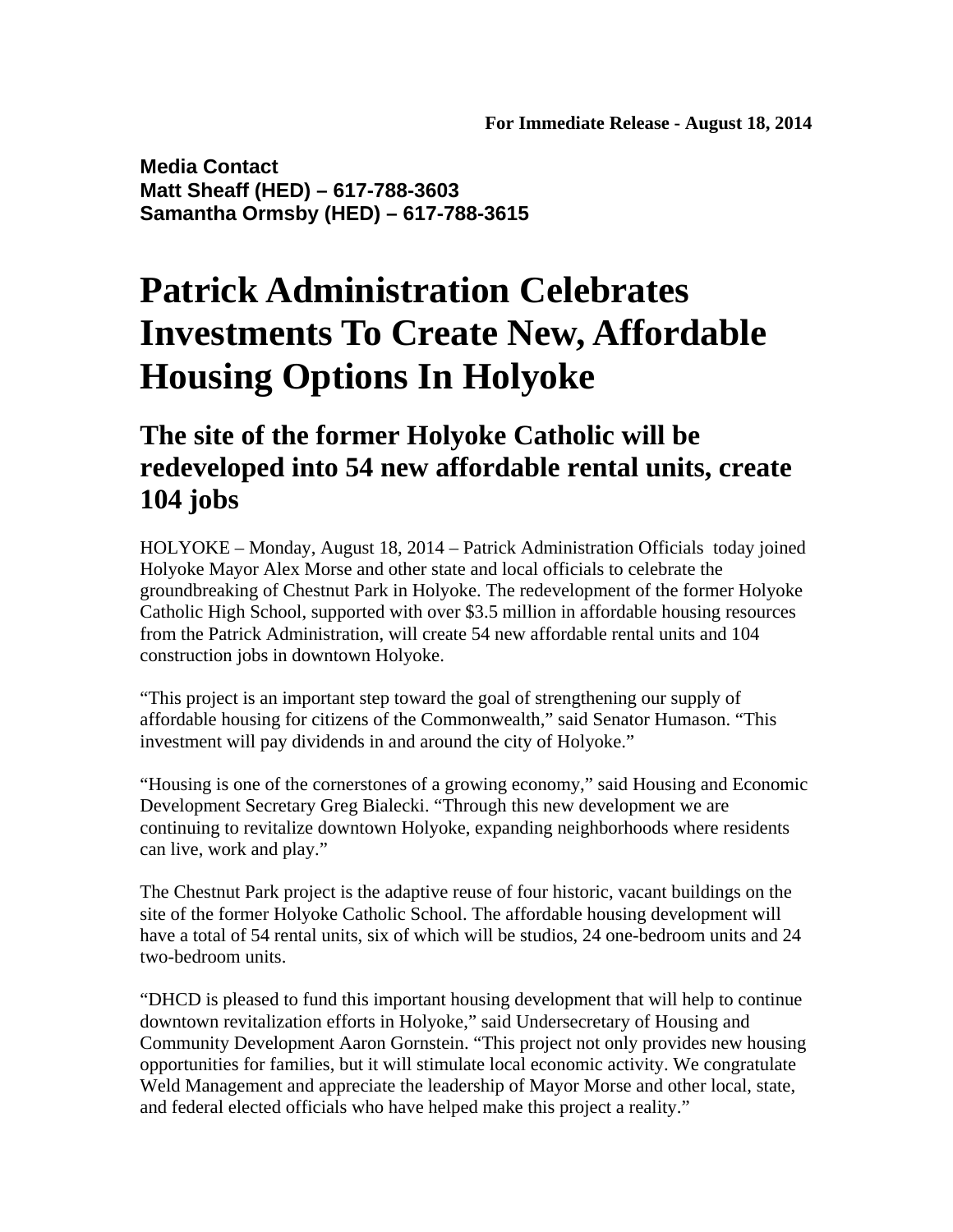"Today's groundbreaking ceremony represents the city's continued commitment to a vibrant, densely-populated downtown," said Holyoke Mayor Alex Morse. "I thank Denis Walsh for making this investment in Holyoke, and I can't wait to see the finished product. Because of the special place Holyoke Catholic has in so many people's hearts, this project is of particular significance to our city. I am proud to see that this structure, so vital to Holyoke's past, will now be a part of a bright future for downtown Holyoke."

Since 2007, the Patrick Administration has invested over \$1 billion in state and federal resources to create 24,000 units of housing, of which approximately 22,000 are affordable.

This past June, Patrick Administration officials broke ground on improvements to the Holyoke Canal Walk. The \$3.5 million investment in the Gateway City of Holyoke will connect pedestrians to historic Holyoke, the Holyoke Innovation District and Heritage State Park. This second phase of the Canal Walk project will create approximately 3,000 feet of additional pedestrian walkways around the Holyoke Canal to connect to Heritage State Park, a Department of Conservation and Recreation facility. The work includes rehabilitation of a previously unused railroad bridge for pedestrian use along with sidewalk improvements, benches, lookouts over the canal and lighting.

"I am excited to see the old Holyoke catholic buildings being reused and not abandon any longer," said Representative Aaron Vega. "This project will be an anchor in our downtown revitalization and will spur continued investment in Holyoke."

Also in June, Governor Patrick released his Fiscal Year (FY) 2015 Capital Investment Plan, which builds upon the Administration's successful efforts to stimulate job creation and support long-term economic growth by making record level investments in higher education, innovation and infrastructure projects. The FY15 Capital Plan continues to make investments in low-income housing development, including increased levels of funding for programs that support the production and preservation of affordable housing for low-income families and individuals, as well as community-based housing for clients of the Department of Mental Health and Department of Developmental Services.

In November 2012, Governor Patrick announced the Commonwealth's goal of creating 10,000 multi-family housing units per year. By creating this type of housing, which is attractive to young families and individuals, Massachusetts is better prepared to keep in state the skilled, young workforce which employers are seeking.

Last fall, Housing and Economic Development Secretary Greg Bialecki accepted a national "Workforce Housing" award from the Urban Land Institute, recognizing the Patrick Administration's leadership in pursuing a strategy to increase the supply of housing needed, and in the places needed, for its workforce.

The Administration has implemented the following strategy to make all of the state's 26 Gateway community's centers of economic activity: